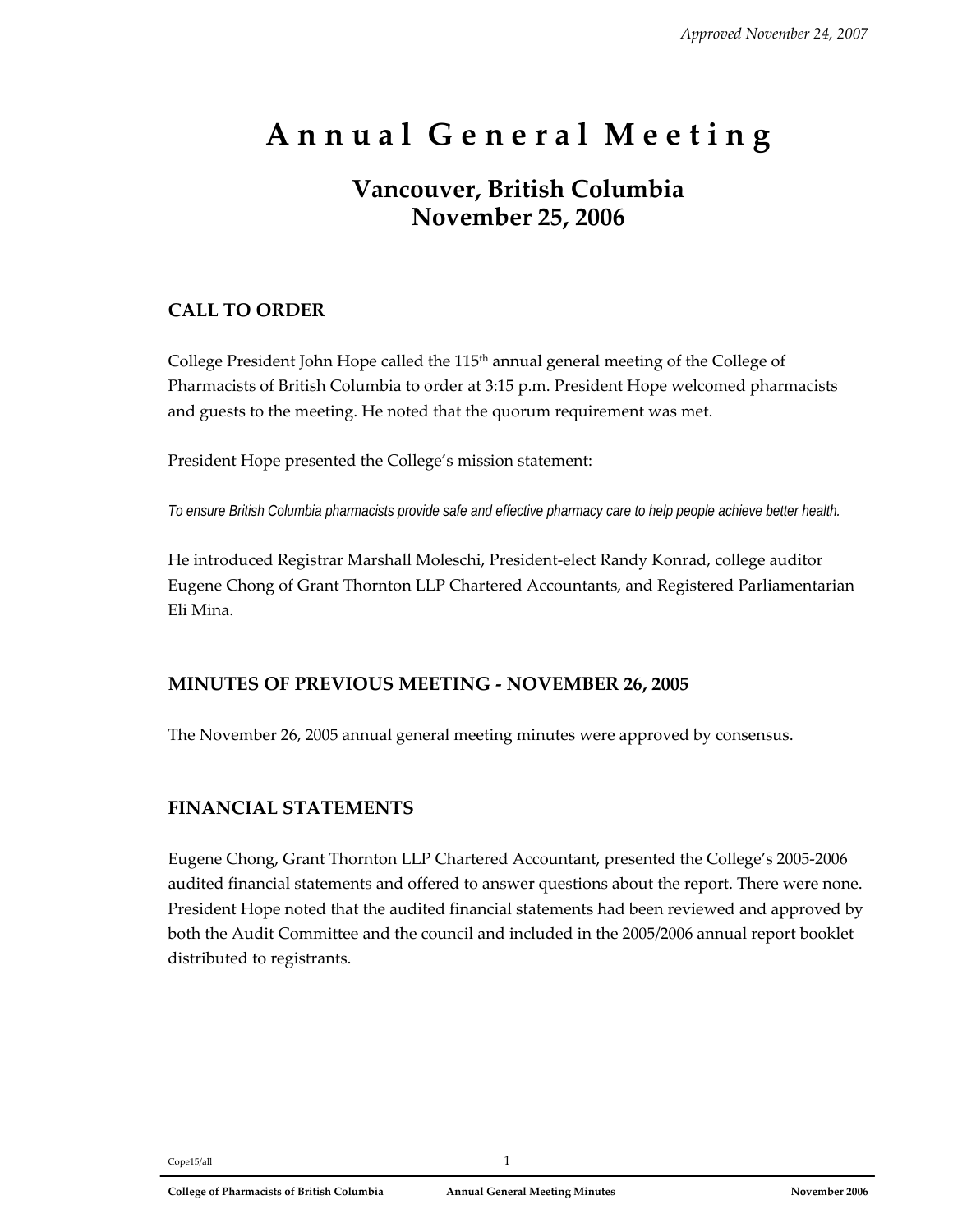#### **PRESIDENT'S REPORT**

President Hope discussed the changes at the College of Pharmacists of BC which have accelerated during 2005/06, beginning with the appointment of registrar Marshall Moleschi in June 2005. Strategic planning sessions took place in the spring of 2006. Deputy Registrar Brenda Osmond left the college in August 2006. Suzanne Solven is the new Deputy Registrar, and she will begin her duties with the college in January 2007. The college has also established a communications department to underscore the importance of communicating with registrants and the public.

President Hope stated that it had been a learning experience and a pleasure to serve as president for the past year. He personally thanked his fellow councillors, pharmacist colleagues and college staff for making the past year enjoyable.

## **REGISTRAR'S STATISTICAL REPORT**

The registrar reviewed portions of his statistical report, noting that there was a net increase of 35 licensed pharmacies with 12 closures and 47 openings. At the end of February 2006, there were 973 licensed pharmacies, of which 68 were hospital pharmacies and 905 were community pharmacies. There were 3,906 registered pharmacists at the end of February 2006. Eighty‐nine pharmacists registered in BC under the terms of the Mutual Recognition Agreement, and 78 internationally trained and nine pharmacists from other provinces and territories also registered in the province during the fiscal year.

He also recognized staff that work with him at the college and thanked them for their contributions to the college's successful operations.

## **ANNUAL REPORT**

President Hope invited comments or questions regarding the 2005/2006 Annual Report, which had been mailed to registrants earlier. There were none.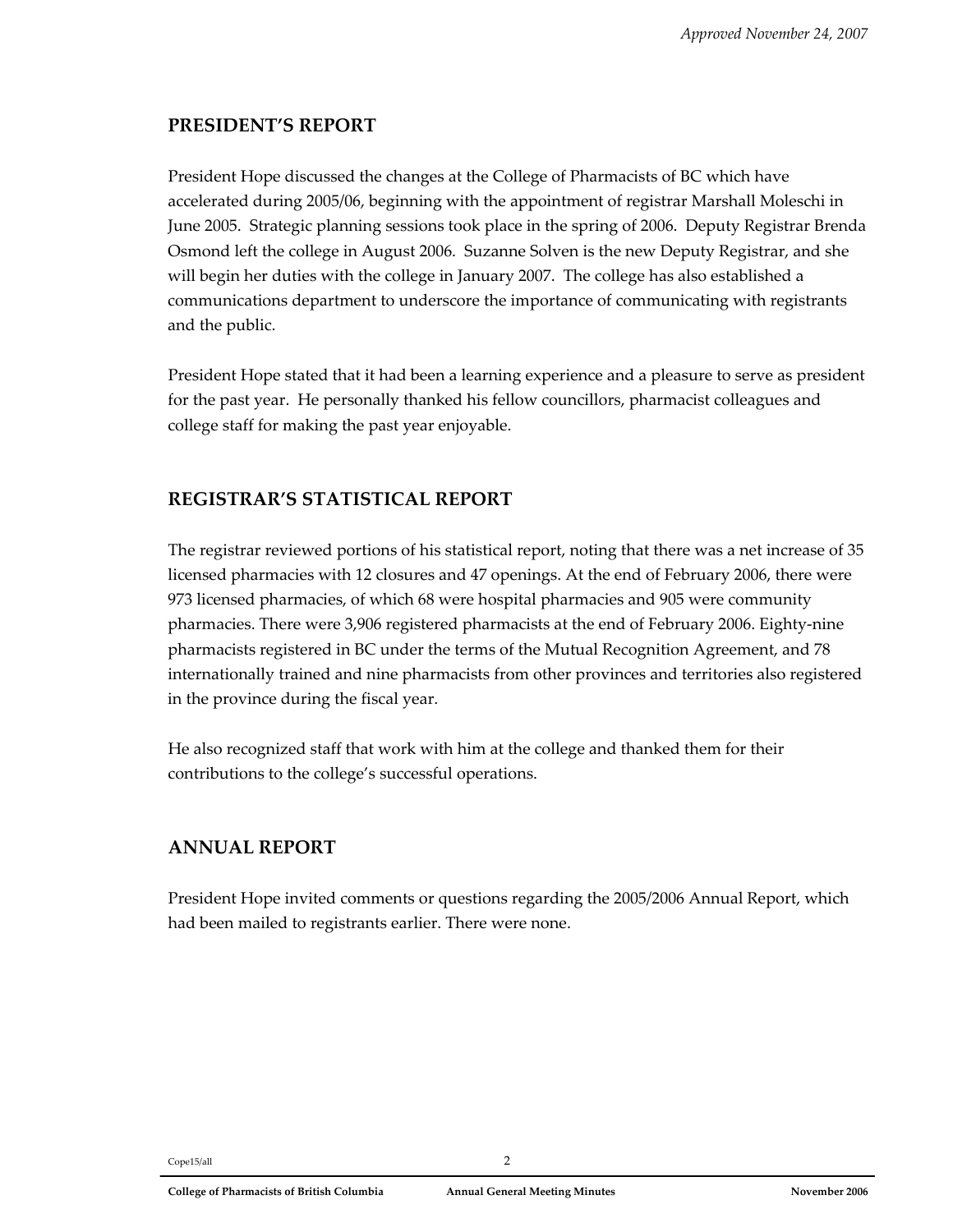## **REPORT OF COUNCIL ELECTIONS**

Elections were held in District 2, 4 and 6. Bev Harris and James Kim were elected by acclamation in Districts 2 and 6 respectively. Erica Gregory was re‐elected by District 4 pharmacists.

President Hope presented District 2 councillor‐elect Bev Harris, District 6 councillor‐elect James Kim and government appointee Winnie Wong with councillor lapel pins.

The 2006 – 2007 councillors were introduced to the annual general meeting participants:

| Randy Konrad - President | District 1                                    |
|--------------------------|-----------------------------------------------|
| Bev Harris               | District 2                                    |
| Barry Wilson             | District 3                                    |
| Erica Gregory            | District 4                                    |
| Rita Thomson             | District 5                                    |
| James Kim                | District 6                                    |
| Carol Gee                | District 7                                    |
| Dr. Robert Sindelar      | Dean, Faculty of Pharmaceutical Sciences, UBC |
| Margaret Cleaveley       | Government Appointee                          |
| Marina Ma                | Government Appointee                          |
| Michael MacDougall       | Government Appointee                          |
| Winnie Wong              | Government Appointee                          |

## **CERTIFICATES OF RECOGNITION**

President Hope presented Amin Bardai and Jo Ann Groves (not present) with Certificate of Recognition awards for their terms as councillors for the College of Pharmacists of British Columbia.

President Hope was recognized with a Certificate of Recognition award for his term as councillor for the College of Pharmacists.

## **AWARDS**

#### **Five Star Pharmacist**

This award recognizes a BC pharmacist who exemplifies the standards outlined in the *Framework of Professional Practice*, demonstrates leadership in advancing the role of the pharmacist as the health care team's medications management expert, and is a model for other BC pharmacists.

Shakeel Bhatti was presented with the Five Star Pharmacist award.

Cope15/all 3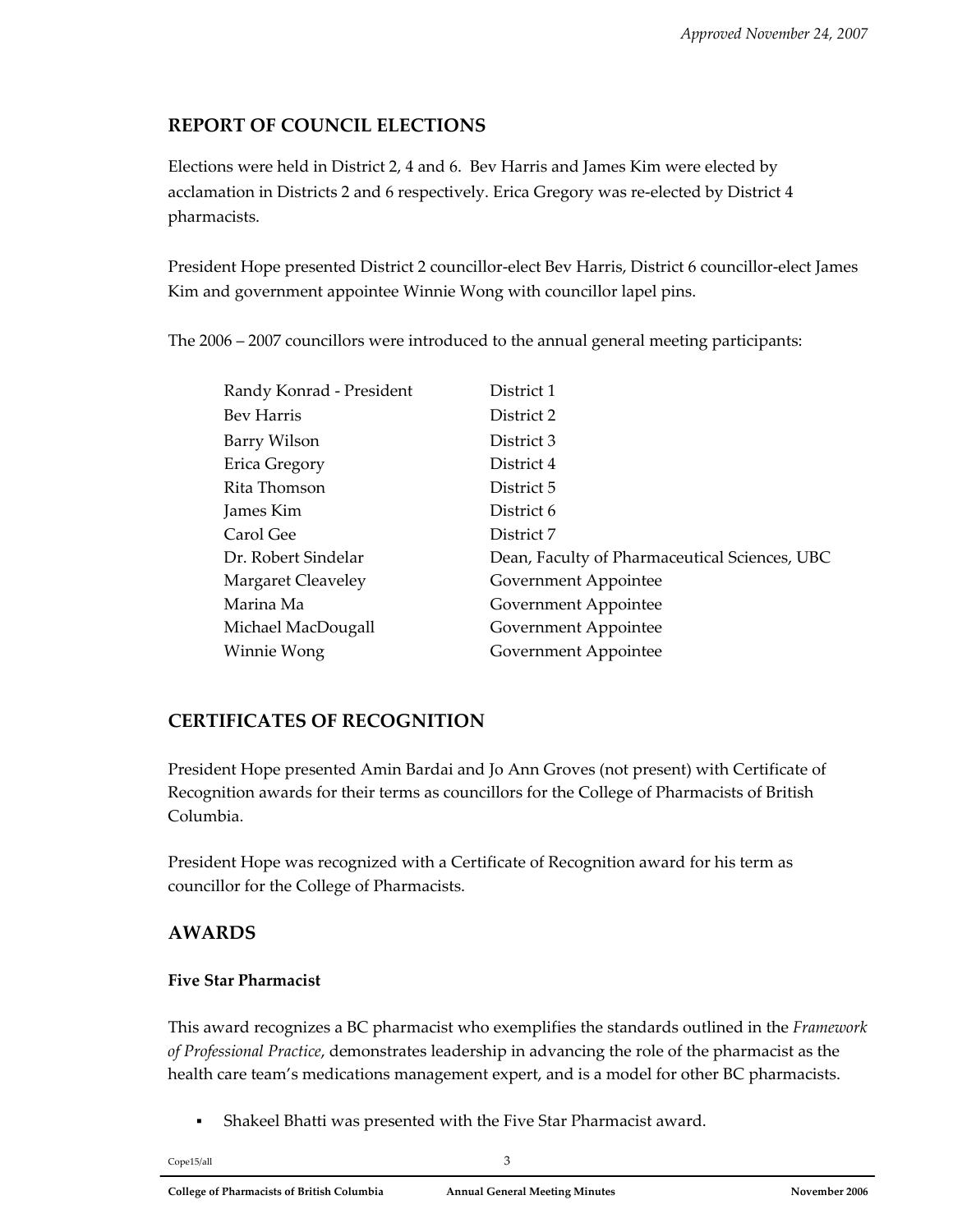#### **Award of Excellence in Hospital Pharmacy**

This award is given to a BC pharmacist who demonstrates excellence by means of an outstanding contribution in the field of hospital pharmacy practice on a one‐time or ongoing basis. The award honours a pharmacist who enhances the recognition of pharmacists as medication management experts.

Susanne Moadebi was presented the Award of Excellence in Hospital Pharmacy Practice.

#### **Award of Excellence in Community Pharmacy Practice**

This award is given to a BC pharmacist who demonstrates excellence by means of an outstanding contribution in the field of community pharmacy practice on a one‐time or ongoing basis. The award honours a pharmacist who enhances the recognition of pharmacists as medication management experts.

 Agnes Fridl Poljak was presented the Award of Excellence in Community Pharmacy Practice.

#### **Award of Excellence in Long‐term Care**

This award is given to a BC pharmacist who demonstrates excellence by means of an outstanding contribution in the field of long‐term care pharmacy practice on a one‐time or ongoing basis. The award honours a pharmacist who enhances the recognition of pharmacists as medication management experts.

Elsie Williams was presented the Award of Excellence in Long‐term Care.

#### **Volunteer Honour Roll – Gold Certificate**

One Gold Certificate is awarded each year to a College volunteer who has made an outstanding contribution to the profession during the year as a result of their volunteering

Dianne Kapty (not present) was presented the Volunteer Honour Roll Gold Certificate.

#### **Past President's Plaque**

President‐elect Randy Konrad presented President John Hope with the Past President's Plaque.